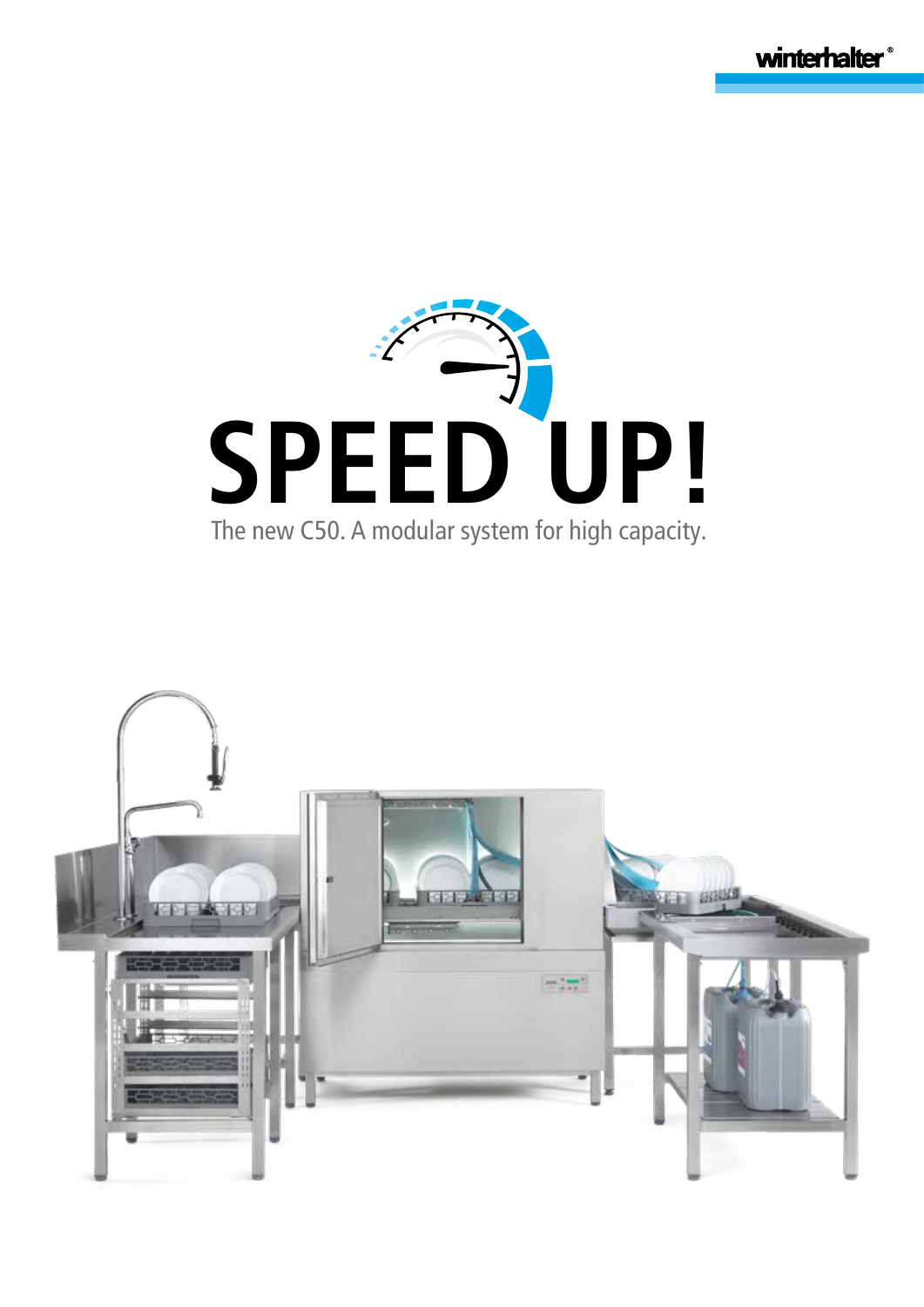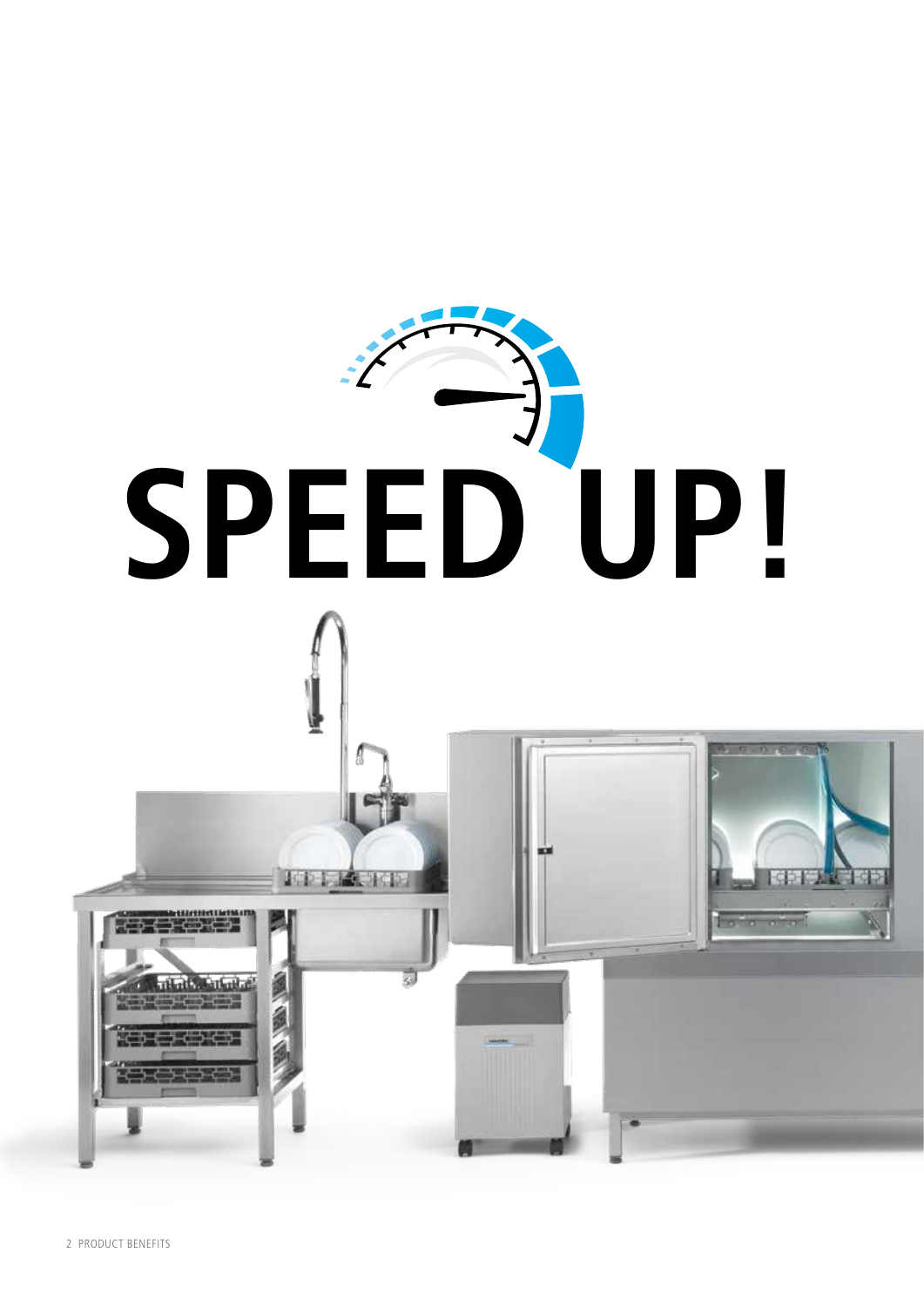Restaurants, hotels, refectories and canteens. Those working here know: Sometimes, it has to go really fast. Also in the kitchen. Stacks of plates, cups, glasses and cutlery must be hygienically cleaned in no time at all. This is precisely why Winterhalter has developed the C50 rack conveyor dishwasher: The warewashing system was developed for maximum performance and is designed for maximum speeds. With compact dimensions and modules that can be combined individually. For first-class wash results while requiring little space.

RAPID WASHING SPEED. The major strength of the C50 is in its capacity: It can reach up to 260 racks per hour. And all this with compact dimensions and low space requirements. Three different speed levels allow you to adjust the wash cycle to suit the volume of wash items. With this, you are ready for anything. Even at peak times.

MAXIMUM FLEXIBILITY. The C50 gives you full flexibility: The machine is available in two basic versions »single rinse« and »dual rinse«. The modular system also offers different configuration and installation options. Pre-cleaning zone or drying zone? Possibility for HighTemp mode? Mechanical or electrical corner conveyor? Linear or corner inlet table? It is all possible – and can of course be upgraded later.

HYGIENE SAFETY. The C50 is specifically designed for first-class wash results, hygienic cleanliness and excellent drying: With a standard tank heating performance of 18 kW, upgradeable to a whopping 27 kW (HighTemp), and a thoroughly considered hygiene design. The boiler heating always operates with a stable 27 kW independent of the water pressure provided on site: This guarantees consistent and perfect rinse results.

USER-FRIENDLY. The C50 is simple: Simple to install, simple to operate and simple to clean. The display is self-explanatory and language-neutral. Automatic programmes help you during the cleaning and ensure fast emptying and filling of the machine. Thus, your C50 is ready for use in no time at all.

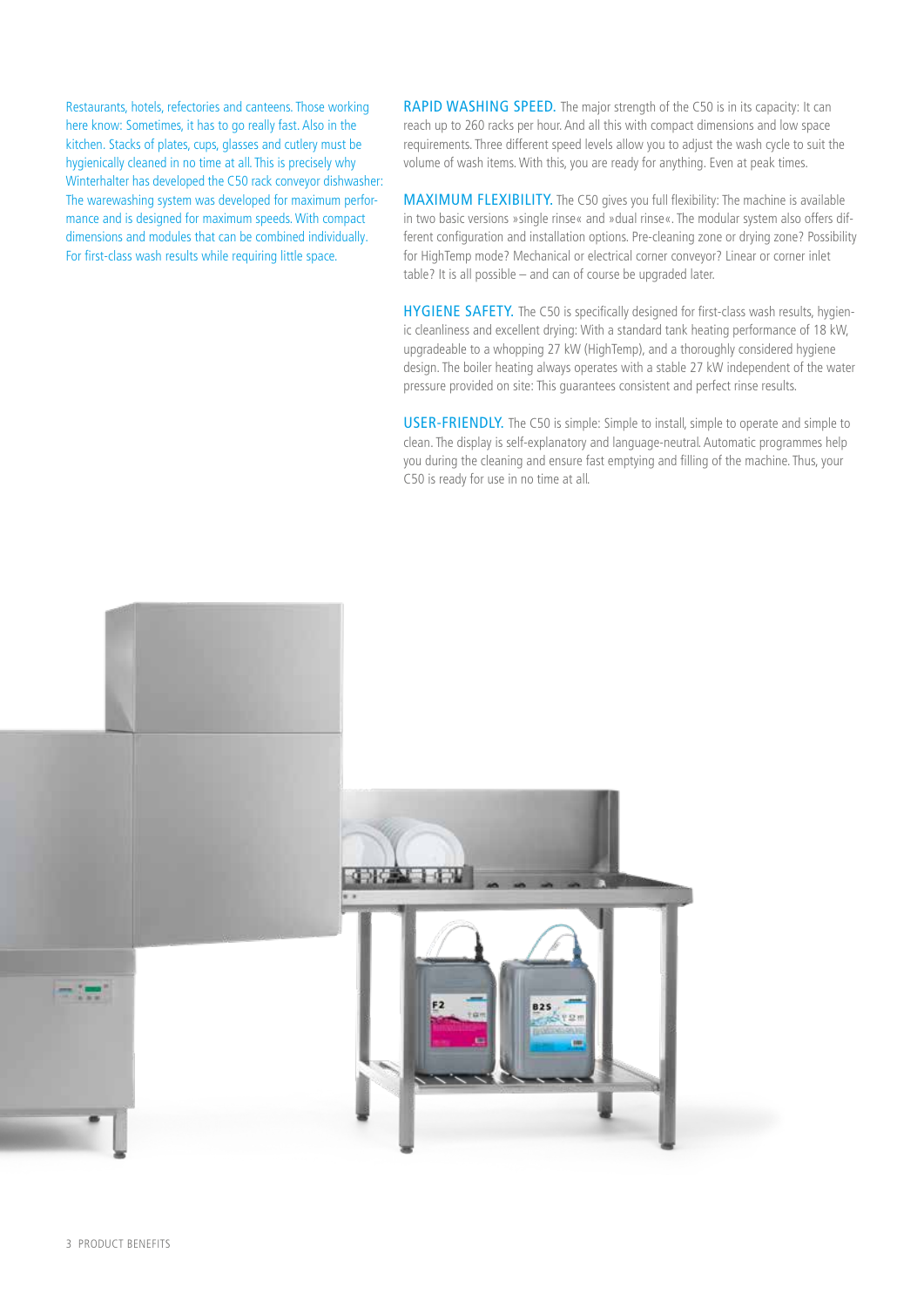# **READY, SET, GO!**

#### MACHINE VERSIONS

Available in the »single rinse« version with compact external dimensions and optimised intervals between the internal washing process. Also available in the »dual rinse« version with only a little more space requirement but with an additional pump rinse for the optimum removal of particles.

#### BACK PANEL OF THE MACHINE

For working conveniently and an energy-efficient operation: Standard machine rear cover to reduce noise and heat emissions. With a smooth inner surface for easy and fast cleaning.



# PRE-CLEANING ZONE

Is available as an optional module, which extends the main wash zone and increases the rack capacity of the machine: Separated by a long curtain, large pieces of food are removed with the aid of additional wash arms. Can also be upgraded.

#### HYGIENE CONCEPT

Washing quality and hygiene of the highest standard: Hygiene design with double-skinned hygiene doors and deep-drawn tank base. Double filtration system with a pump inlet filter and a fully covering flat strainer. Non-pressurised boiler, powerful tank heating and optional HighTemp kit.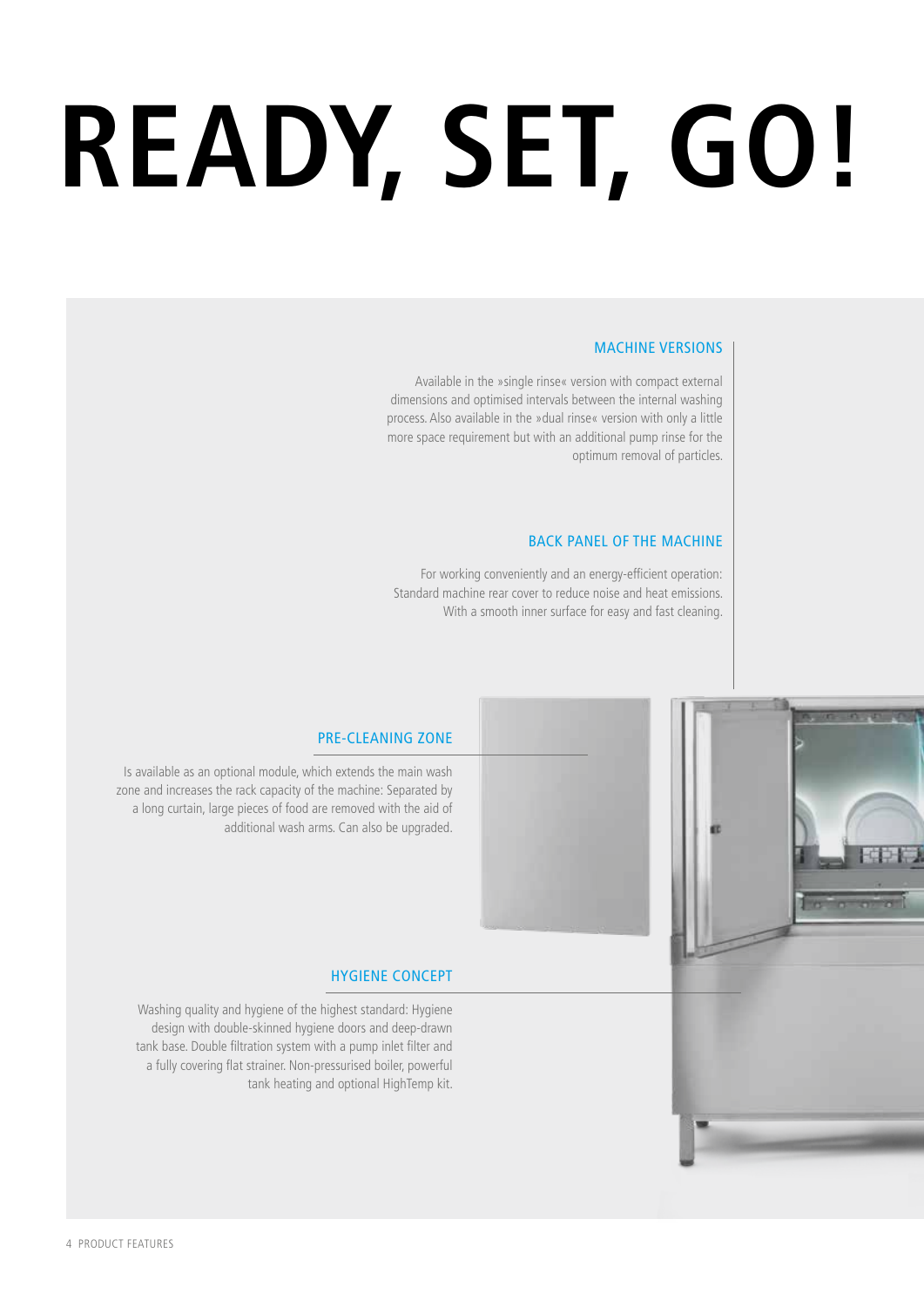**Custom configuration options.** The C50 can be tailored exactly to your requirements and your situation on site. In addition to the pre-cleaning and drying zones, as well as the HighTemp option, exhaust air adapters and other accessories are also available: Inlet and outlet tables made of stainless steel; the inlet can also go around the corner. Stacking, sorting and clearing stations. Mechanical and electrical corner conveyors at 90- and 180-degree angles. This means: You are free to plan and have a wide range of installation options. For an individually-tailored and efficient washing process.

#### WASHING PERFORMANCE

Fast and efficient: Up to 260 racks per hour. High performance with compact dimensions and low space requirements. And three individually adjustable speeds according to customer requirements: Intensive, Standard, Fast. Automatic rack-controlled activation of the individual wash zones for cost-effective operation.



#### DRYING ZONE

Available as an optional module and can be retrofitted later. This allows for the wash items to be used again straight away.

#### **OPERATION**

Self-explanatory, language-neutral and colour-coded display for easy operation. With automatic programmes for cleaning support, quick emptying and quick filling. This allows the C50 to be ready for operation in around 15 minutes. Including drain pump and an automatic programme for emptying the machine as standard: without contact with the wash water. For more comfort and work safety.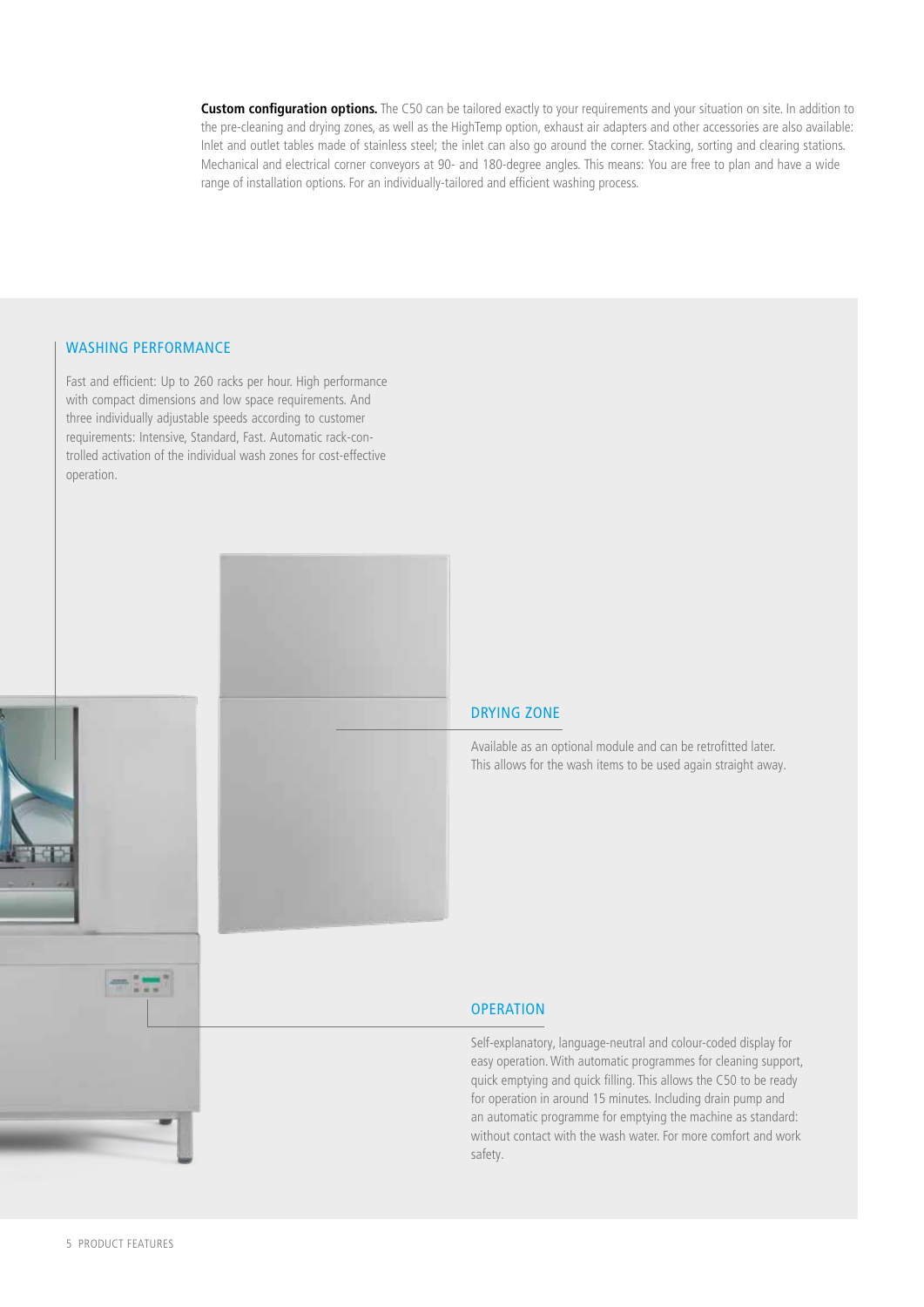

# Jürgen Winterhal



# *»We are family people«*

Down-to-earth. Forward-looking. With a focus on family. The culture and values of our family have shaped the Winterhalter company for three generations. Close to staff, customers and partners. Long-term thinking with a view to the generations to come. Taking personal responsibility – all typically Winterhalter. We are proud of our family company. And we are pleased to grow a little more every day.





It all began in 1947: Karl Winterhalter established his own company in Friedrichshafen. He started by salvaging scrap metal from the war, which he used to manufacture household goods. Cooking pots and ovens, for example. A short time later he specialised, and in 1957 launched the GS 60 model: the first commercial warewasher from Winterhalter. That was the starting signal. Since then the company has always pursued a single goal: perfect wash results as part of an efficient washing process. With this holistic approach, Winterhalter has developed from a machine supplier to the full system provider of warewashing solutions it is today.

*»Products, advice, service – three factors that intertwine seamlessly at Winterhalter. And that makes our customers feel safe in the knowledge that they have the right partner for any issue relating to the washing process.«*

## FROM WAREWASHER TO WAREWASHING SOLUTION

In days gone by, all we needed to do was deliver the new warewasher to our customer's kitchen on a hand truck. Now it's about the development of a new, individual warewashing solution, which is perfectly coordinated with the on-site situation and the special requirements and preferences of the customer. A solution of this type is based on clear analysis and planning. To achieve this, we visualise the room layout using state-of-the-art CAD software in 2D and 3D. For a bespoke and efficient washing process.



# *1.900*

#### EMPLOYEES WORLDWIDE

High quality standards. Diligence. Curiosity and ambition. These are the typical attributes of a Winterhalter employee. And with them, we have grown from a small Swabian family company into a global player: with over 40 branches worldwide and distribution partners in over 70 countries. We are proud of what we have achieved. And we are proud of each and every employee who has done their bit. So we would just like to take this opportunity to officially say »Thank you!«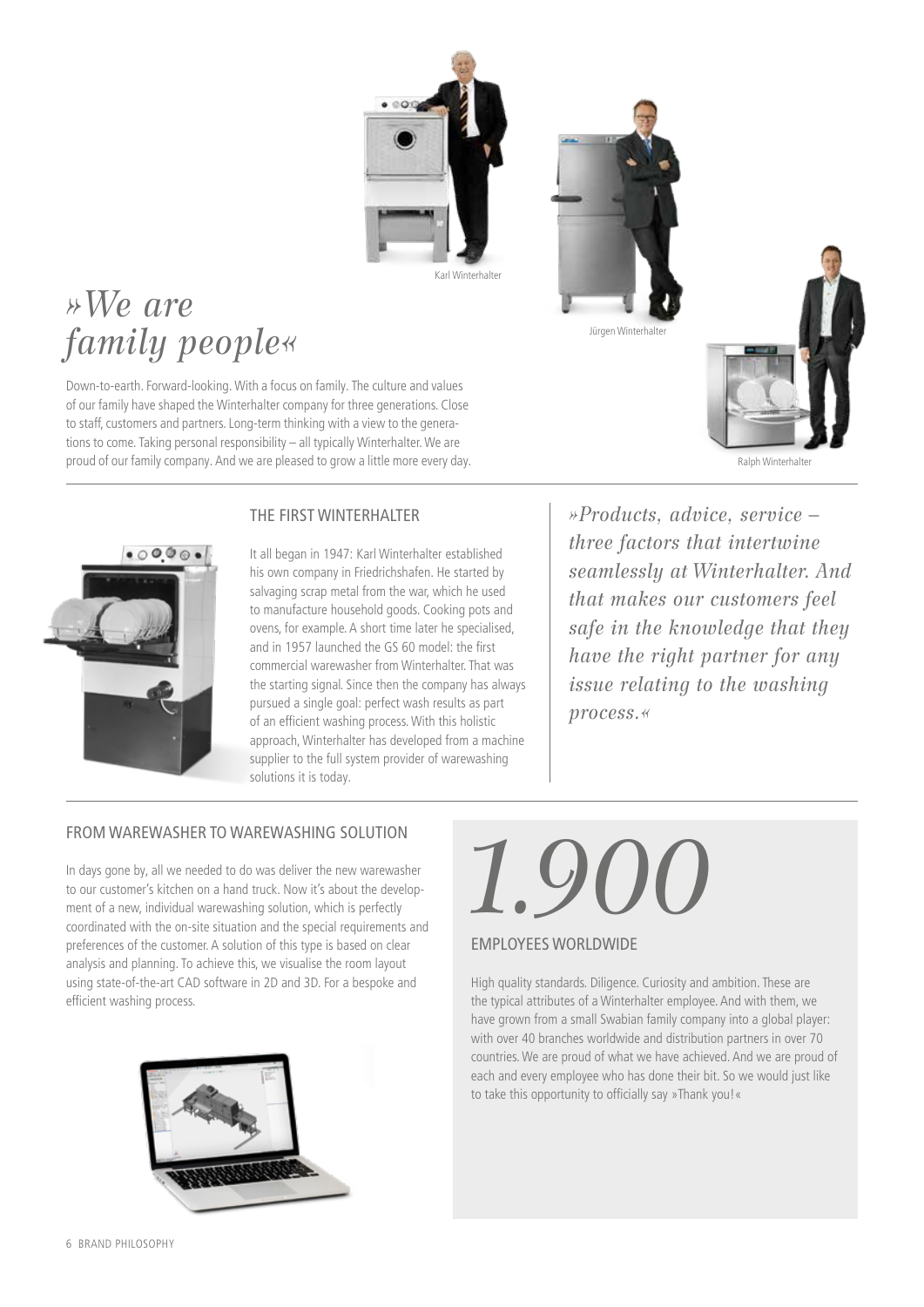

#### IN-HOUSE LABORATORY FOR IMPROVED CHEMICALS

As a specialist in warewashing, do we want to rely on the products of other manufacturers? The answer to this question was an immediate and resounding »No!«. This was the moment when our in-house research laboratory was born: we have been developing our own formulas for original Winterhalter chemicals for many years now: from detergents and rinse aids to hygiene products.

## *An Asian Success Story*

On 27 June 2015, the time had come: The factory Winterhalter Asia Co. Ltd. was officially opened in Rayong (Thailand). After Meckenbeuren and Endingen in Germany and Rüthi in Switzerland, this is Winterhalter's fourth production facility.

»We are at a point where it is no longer enough to be a German company with a large export share. Our markets are at a different stage of development and have different needs. As an international company the German market is one of many we serve.«, says Ralph Winterhalter. Warewashers are produced in Rayong that are designed specifically for the Asian market. The advantage: They are perfectly matched to the requirements and wishes of Asian customers. And this is precisely why it is so successful.

#### OUR ACADEMY OF WASHING SCIENCE

Almost 1,000 participants per year and 250 training days worldwide: as part of our training programmes we pass on our knowledge and experience in the discipline of »warewashing«. We provide training to our own personnel as well as to our retail and service partners. Our objective: every Winterhalter customer should receive informed advice and professional support in the specific situation. Whether it's an initial informative discussion, installing a warewasher, or service and maintenance appointments.

#### WINTERHALTER ASIA CO. LTD.

| Location:         |  |
|-------------------|--|
| Production space: |  |
| Features:         |  |
|                   |  |

Rayong, Thailand  $3,500 \text{ m}^2$ ISO 9001 certification and BOI registration Products: U50, P50, C50



#### GERMAN TECHNOLOGY

One ought to hand it to the Germans: In terms of inventiveness and engineering, nobody can outdo them. This is known and treasured by our customers throughout the world. It is therefore all the better when it comes to successful international cooperation: When engineers from Germany develop the technology, but the products are manufactured and sold directly in the target market – for example, in Asia. Such as our C50.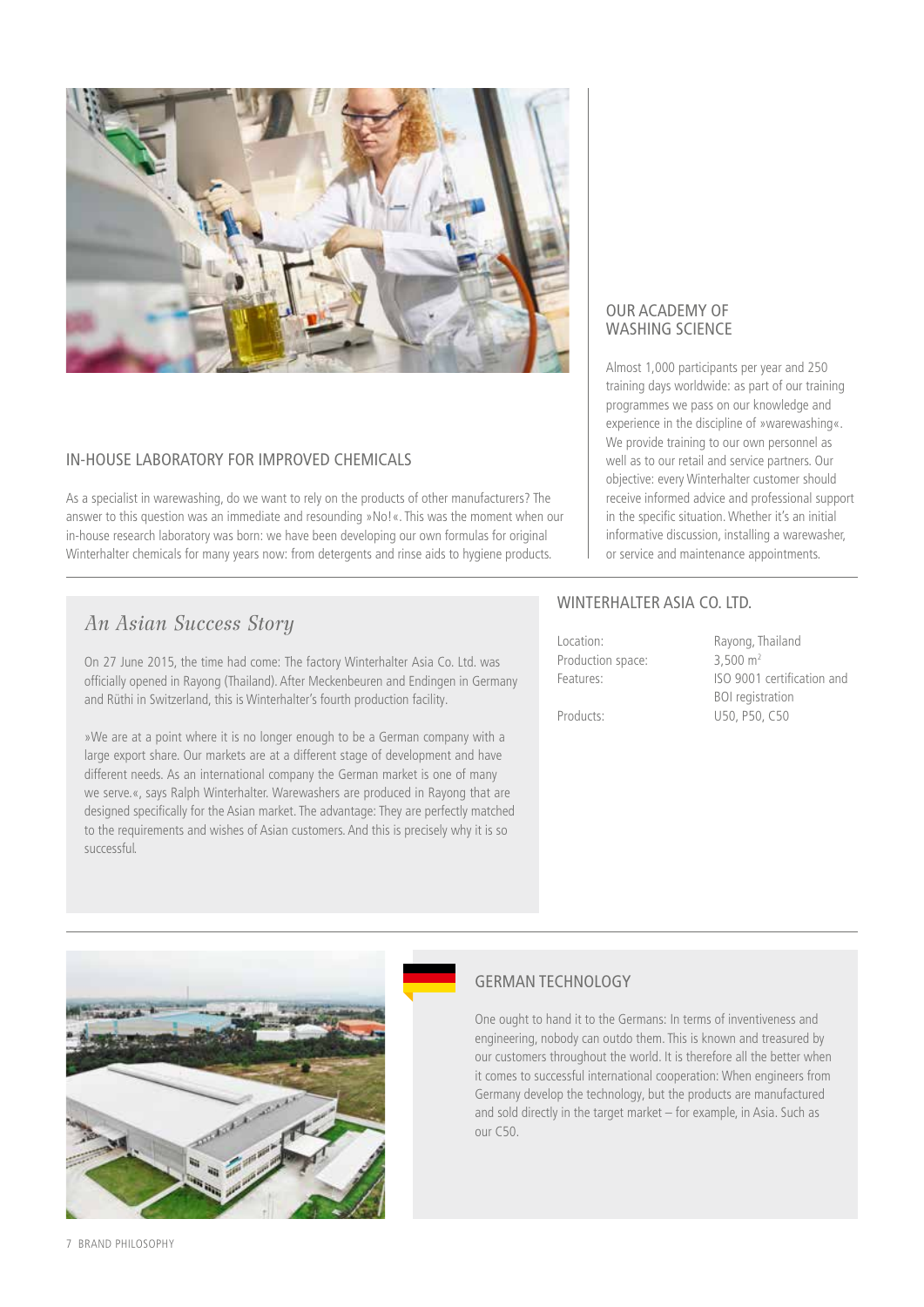## MACHINE CONCEPT AND VARIANTS

SINGLE RINSE





BASIC MACHINE. With single rinse and compact dimensions. In linear configuration or as corner installation. Ideal for small and angled spaces.

WITH PRE-CLEANING ZONE. For increasing the machine capacity with a higher volume of wash items. Optionally available and can be retrofitted later.

#### DUAL RINSE



BASIC MACHINE. With pump rinse and compact dimensions. In linear configuration or as corner installation. Improves the rinse result and provides a slight increase in machine capacity.



WITH PRE-CLEANING ZONE. For increasing the machine capacity with a higher volume of wash items. Optionally available and can be retrofitted later. Including pump rinse for an improved rinse result.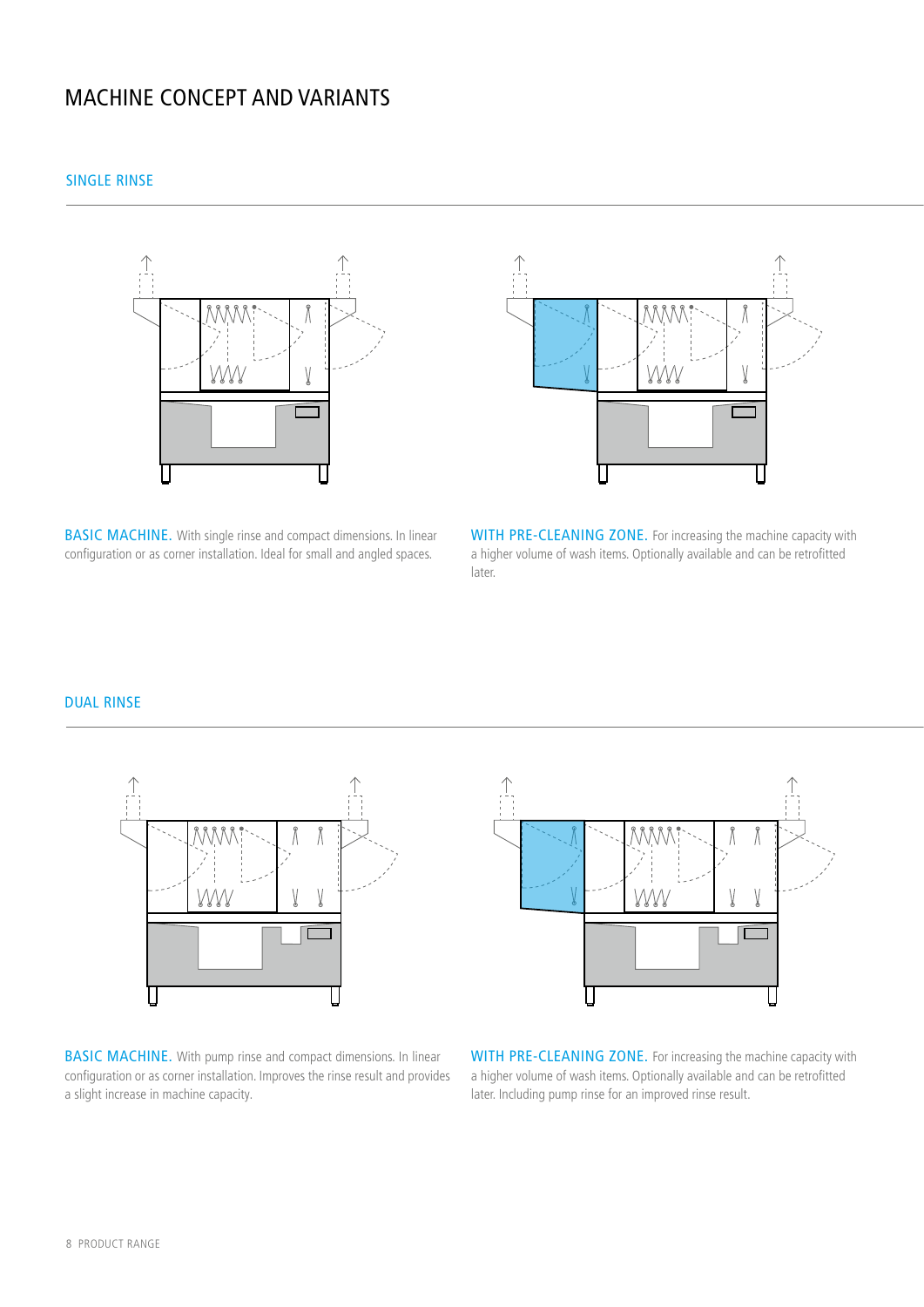



WITH DRYING ZONE. This allows the wash items to be used again straight away. Optionally available and can be retrofitted later.

WITH PRE-CLEANING AND DRYING ZONE. When the cleaned wash items have to be immediately reusable even at peak times. Both zones are optionally available and can be retrofitted later.



WITH DRYING ZONE. This allows the wash items to be used again straight away. Optionally available and can be retrofitted later. Including pump rinse for an improved rinse result.



WITH PRE-CLEANING AND DRYING ZONE. When the cleaned wash items have to be immediately reusable even at peak times. Both zones are optionally available and can be retrofitted later. Including pump rinse for an improved rinse result.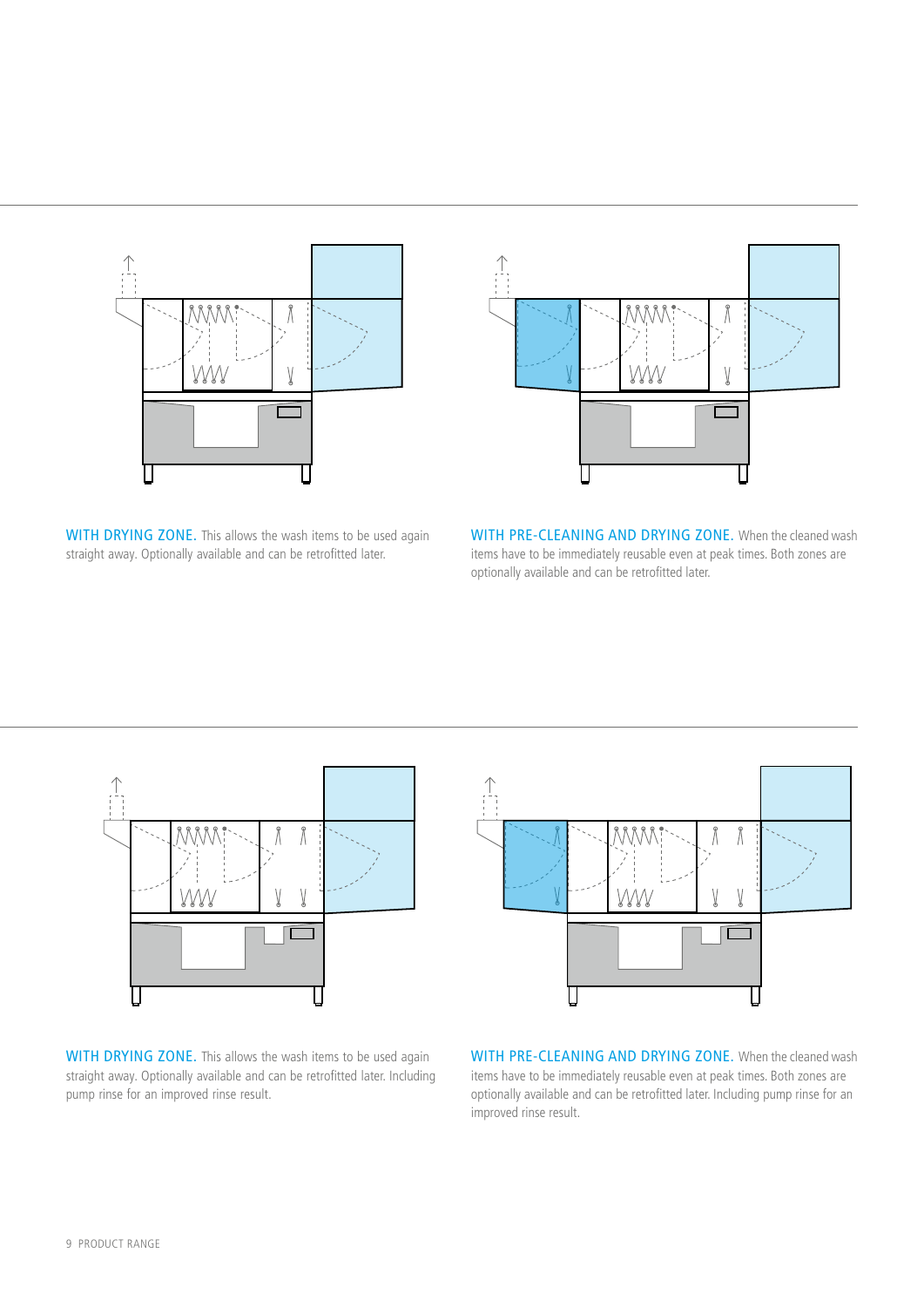# TECHNICAL DATA





#### OPTIONAL EQUIPMENT EX WORKS

– Direction of travel: left-right / right-left

– Dual rinse

#### RETROFITABLE OPTIONAL EQUIPMENT

– Exhaust air adapter (inlet / outlet)\*3

- Working height 950 mm\*4
- Pre-cleaning zone
- Drying zone
- HighTemp
- Emergency stop switch
- Table limit switch
- 90° corner entry table

– Mechanical corner conveyor 90° (inlet / outlet)

- Mechanical corner conveyor 180° (outlet)
- Electrical corner conveyor 90° / 180° (outlet)

| General data                                             |              | C50 Single rinse        | <b>C50 Dual rinse</b>   |
|----------------------------------------------------------|--------------|-------------------------|-------------------------|
| Tank capacity (rinse tank)                               |              | 95                      | 95 (12.5)               |
| Rack dimension                                           | mm           | 500 x 500               | 500 x 500               |
| Clear entry height                                       | mm           | 450                     | 450                     |
| Passage width                                            | mm           | 510                     | 510                     |
| Working height (optional)                                | mm           | 900 (950)               | 900 (950)               |
| Wash pump                                                | kW           | 1.6                     | 1.6                     |
| Noise emission                                           | dB(A)        | < 70                    | < 70                    |
| Splash guard                                             |              | IPX5                    | IPX5                    |
|                                                          |              |                         |                         |
| Weight net / gross                                       |              |                         |                         |
| Basic machine                                            | kg           | 200 / 250               | 230 / 280               |
| with pre-cleaning zone                                   | kg           | 225/307                 | 255/337                 |
| with drying zone                                         | kg           | 266 / 348               | 296 / 378               |
| with pre-cleaning and drying zone                        | kg           | 291 / 405               | 321/435                 |
|                                                          |              |                         |                         |
| Max. inlet water temperature                             | $^{\circ}$ C | 60                      | 60                      |
| Required water flow pressure with non pressurized boiler | bar / kPA    | $1.5 - 6.0 / 150 - 600$ | $1.5 - 6.0 / 150 - 600$ |

 $-700 \longrightarrow$ 

 $\rightarrow$   $\leftarrow$ 

\*1 Adjustable to individual requirements on site. \*2 Non-binding information. The actual rinse water consumption may vary depending on the on-site conditions.

\*<sup>3</sup> On outlet side not in combination with drying zone. \*4 Not in combination with mechanical corner conveyor.

 $500 \rightarrow \in$  1500

200

1420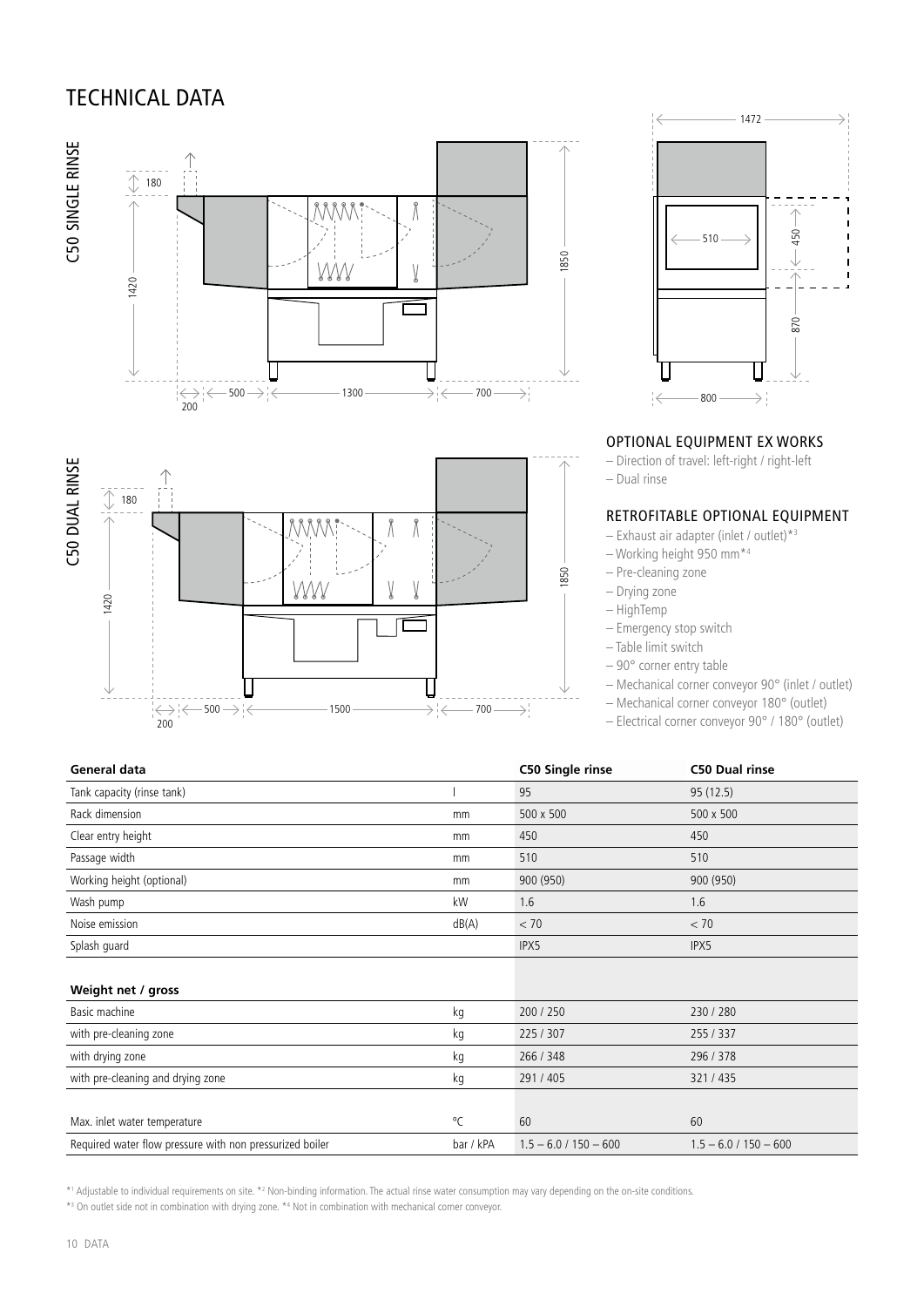# INDIVIDUAL PLANNING – A PERFECT FIT IN ANY ROOM





#### C50 SINGLE RINSE rack conveyor dishwasher with drying zone

#### Hotels, restaurants, canteen meals for 200 – 400 diners

| Performance: Up to 165 Racks / h |                                                         |
|----------------------------------|---------------------------------------------------------|
|                                  | Total length / depth: 4,000 mm / 1,550 mm               |
| Loading area:                    | Inlet table with sink and pre-spray unit, space for     |
|                                  | two racks                                               |
| Unloading area:                  | Electrical 180° outlet corner conveyor, pivoting roller |
|                                  | table, space for two racks                              |



Hotels, restaurants, canteen meals for 200 – 400 diners

Up to 165 Racks / h

two racks Unloading area: Outlet roller table, space for two racks

Loading area: Inlet table with sink and pre-spray unit, space for

Total length / depth: 3,700 mm / 815 mm



C50 SINGLE RINSE rack conveyor dishwasher

Performance:

#### Hotels, restaurants, canteen meals for 200 – 400 diners

| Performance:    | Up to $165$ Racks / h                                                                                  | Performance:                             | Up to 260 Racks / h                              |
|-----------------|--------------------------------------------------------------------------------------------------------|------------------------------------------|--------------------------------------------------|
|                 | Total length / depth: 3,700 mm / 2,100 mm                                                              | Total length / depth: 3,550 mm / 3,150 m |                                                  |
| Loading area:   | Inlet table with sink and pre-spray unit, space for<br>two racks, mechanical 90° inlet corner conveyor | Loading area:                            | Sorting station, inlet<br>unit, space for two ra |
| Unloading area: | Mechanical 90° outlet corner conveyor, roller table,<br>space for two racks                            | Unloading area:                          | Mechanical 90° outlet<br>space for two racks     |



#### C50 DUAL RINSE rack conveyor dishwasher with pre-cleaning zone

#### Hotels, restaurants, canteen meals for 300 – 500 diners

| Performance:    | Up to 260 Racks / h                                  |
|-----------------|------------------------------------------------------|
|                 | Total length / depth: 3,550 mm / 3,150 mm            |
| Loading area:   | Sorting station, inlet table with sink and pre-spray |
|                 | unit, space for two racks, 90° corner entry          |
| Unloading area: | Mechanical 90° outlet corner conveyor, roller table, |
|                 | space for two racks                                  |
|                 |                                                      |

| Specific data                                                |                  | <b>C50 Single rinse</b> | <b>C50 Dual rinse</b> |
|--------------------------------------------------------------|------------------|-------------------------|-----------------------|
| Theoretical capacity w/o pre-cleaning zone                   | Racks $/ h^{*1}$ | 70 / 110 / 165          | 80 / 140 / 210        |
| Theoretical capacity with pre-cleaning zone                  | Racks $/ h^{*1}$ | 90/140/210              | 100 / 180 / 260       |
| Rinse water consumption full capacity w/o pre-cleaning zone  | $1 h^{*2}$       | 230                     | 260                   |
| Rinse water consumption full capacity with pre-cleaning zone | $1 h*2$          | 260                     | 300                   |
| Tank temperature (HighTemp)                                  | $^{\circ}$       | 62 (> 71)               | 62 (> 71)             |
| Rinse water temperature                                      | $^{\circ}$       | 85                      | 85                    |